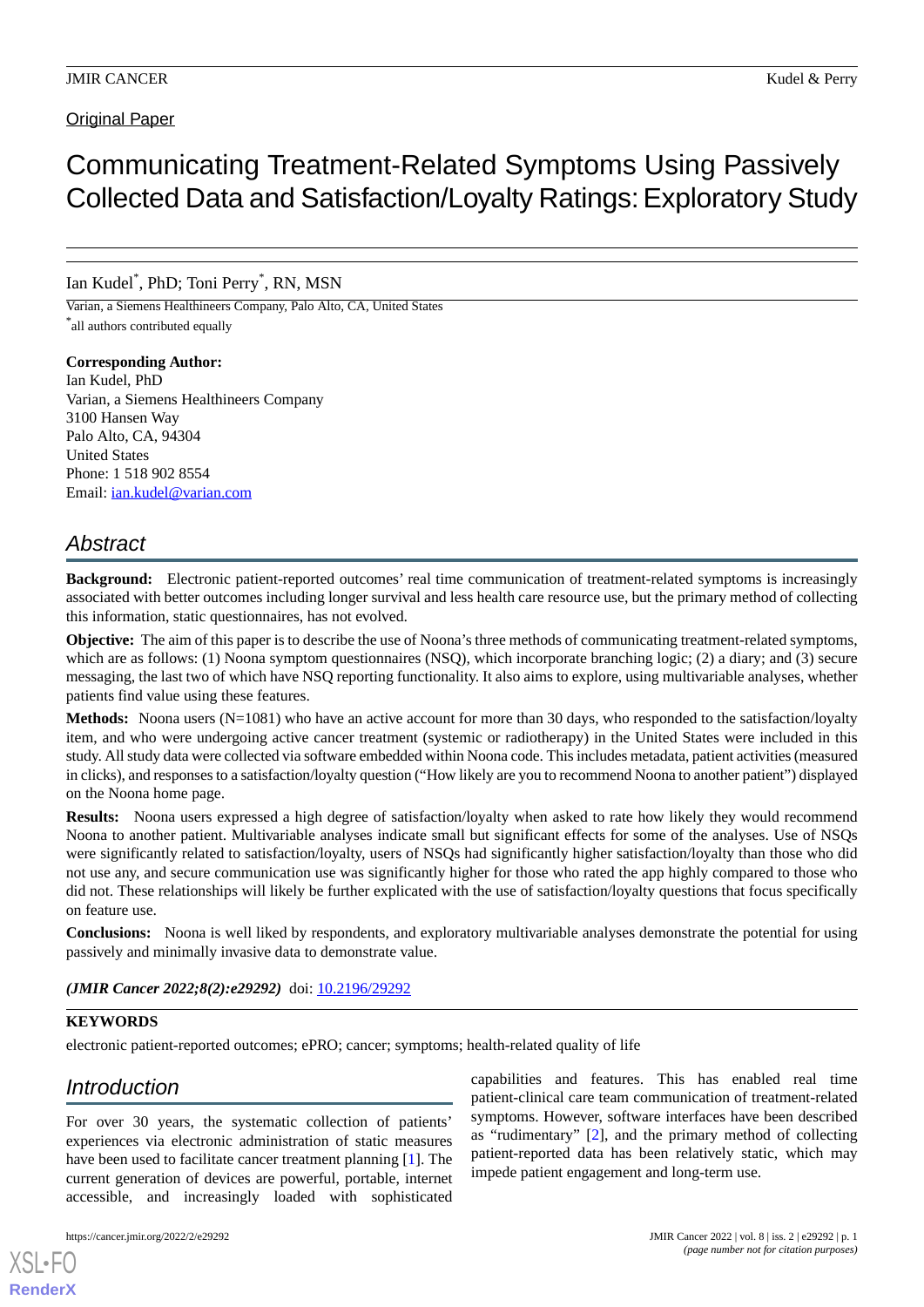Generally, research testing the electronic patient-reported outcomes (ePROs) impact can be divided into three groups. The first, randomized controlled trials, have consistently demonstrated the benefits of using this software. Basch et al [\[3](#page-7-2)] found those who used a web-based application and rated their treatment experiences using a 12-item questionnaire incorporating Common Terminology Criteria for Adverse Events (CTCAE) items remained on chemotherapy longer, reported significantly slower declines in health-related quality of life, used emergency department services less, and survived longer than those who used standard care. Two other studies have combined patient-reported treatment information with algorithms to improve functionality and better optimize clinical care. The first, a trial focusing on patients with lung cancer, found those in the treatment arm, which involved patients reporting symptoms via a weekly questionnaire, informed the computed tomography scan schedule. As a result, they lived longer and required fewer imaging tests compared to those receiving standard care (reporting symptoms to the family doctor or oncologist and attending regularly scheduled imaging appointments) [[4\]](#page-7-3). The second study found that those who use an app that combines online symptom self-reporting with a clinical algorithm to generate automated advice to facilitate symptom self-management reported less decrement in physical well-being at 12 weeks and improved health-related quality of life in study participants at 18 weeks compared to standard care [[5\]](#page-7-4).

Real-world studies have demonstrated that an ePRO can facilitate reporting of common treatment symptoms (eg, tiredness, fatigue, and anxiety) compared with standard medical records [\[6](#page-7-5)], and a separate study found population level benefit in patients with cancer, including improved 1-, 3-, and 5-year survival [\[7\]](#page-7-6). A third group, feasibility studies, has focused on testing ePRO solutions in various patient populations in which little or no ePRO evidence has been generated including radiotherapy [\[8](#page-7-7)], immunotherapy [\[9](#page-7-8)[,10](#page-7-9)], surgery [[11,](#page-7-10)[12](#page-7-11)], and palliative care [\[13](#page-7-12)].

There has been an increasing recognition that ePRO-associated benefits can only be accrued through durable patient engagement [[14\]](#page-8-0) and that current methods can be improved [\[15](#page-8-1)]. However, more interactive, engaging, and personalized designs can only be achieved by understanding user behavior patterns [[14\]](#page-8-0). Varian Medical System's ePRO platform, Noona, is a United States Food and Drug Administration Class 1 device. It is a multifunction software that includes three modalities that can be used to communicate and track treatment-related symptoms via CTCAE-based [[3\]](#page-7-2) Noona symptom questionnaires (NSQ) to the clinical care team in real time. They are (1) questionnaires administered at regular intervals, which are also available for ad hoc reporting; (2) a diary; and (3) secure messaging, the last two of which incorporate NSQ tracking and reporting functionality. Between November 2020 and January 2021, Noona implemented a code within its software that collects objective app use information and assesses satisfaction and loyalty using a single, minimally invasive question, "How likely are you to recommend Noona to another patient." The patients responded using an 11-point visual analog scale [\[16\]](#page-8-2). Variations of this question and the associated statistic, Net Promoter Score

 $XS$  $\cdot$ FC **[RenderX](http://www.renderx.com/)**

[[16\]](#page-8-2), are used by two-thirds of Fortune 1000 companies to measure customer satisfaction and loyalty [\[17](#page-8-3)]; they have also been used within the field of medicine to gauge the quality of various medical services [\[18](#page-8-4)[-20\]](#page-8-5), implementation of a telehealth system [\[21](#page-8-6)], and evaluation of software developed for patients with cancer [[22](#page-8-7)[,23](#page-8-8)] and cancer survivors [\[24](#page-8-9)].

Previous research has demonstrated the efficacy of using electronic devices to collect passive exercise data used by patients with cancer generally [\[25](#page-8-10)[-27](#page-8-11)] and that such information is associated with self-reported treatment symptoms [[28\]](#page-8-12). This information can be easily collected without inconveniencing patients or clinical staff; however, it is not clear whether such data, along with the minimally invasive collection of satisfaction/loyalty ratings, can be used to demonstrate ePRO value. Thus, the goal of this real-world study is to report how Noona users employ the three Noona communication and tracking features (scheduled and ad hoc CTCAE-based NSQs; a diary with NSQ tracking functionality; and secure messaging). This study also aims to rate app satisfaction/loyalty and explore, using multivariable analyses, whether patients find value using these features. Our hypotheses are that, regardless of app features or construction, users should value the most important component of communication/tracking of treatment-related symptoms. Thus, the first set of analyses will explore the association between communication and tracking features and satisfaction/loyalty. Next, analyses will test whether those who use these features report greater satisfaction/loyalty than those who do not. The last set will determine whether there is a difference between those who rate the app highly and those who do not, regarding using the three communication and tracking features.

# *Methods*

#### **Noona, Participants, and Procedure**

Noona is an ePRO that has been installed in over 100 oncology clinics across 10 countries. It is currently available in 8 languages and has over 100,000 active users. Clinical staff at each site onboard patients and assist them with creating a patient profile. The participants (n=1081) in this study were experienced Noona users, which is defined as users who have an active account for more than 30 days, who responded to the satisfaction/loyalty item, and who were undergoing active cancer treatment (systemic or radiotherapy) in the United States between January 2021 (the first-day objective data and patient satisfaction/loyalty were both collected) and March 17, 2021 (when the data were downloaded and analyzed).

All study data (metadata, patient activities measured in clicks, and satisfaction/loyalty scores) were collected via software embedded within Noona code. Study information was passively collected. The satisfaction/loyalty question is administered randomly every 3 months. It pops up on the Noona home page, and users can either respond to it or opt out.

#### **Ethical Considerations**

Data were used for quality improvement purposes and thus not submitted for IRB approval; however, Noona clearly communicates patient rights when they sign on to use the app.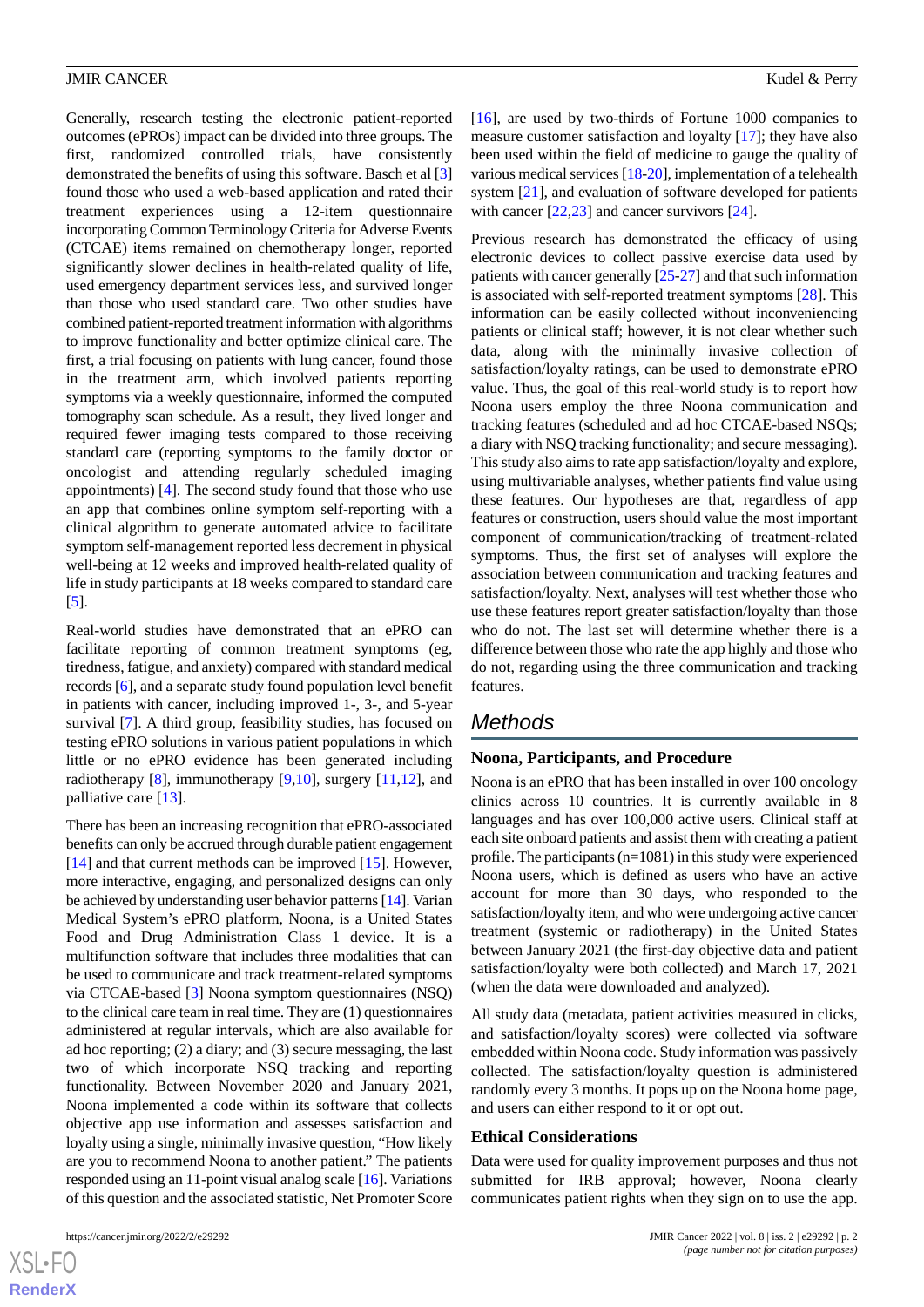Specifically, when creating an account, they have the option of authorizing data sharing and are informed of those rights. This includes a statement that Noona collects information for several purposes including data analysis for resource optimization, which is the case for this study. Additionally, Noona ensures that the data used for any analyses will be deidentified. Further, patients are told that if they choose not to share their data, it will not affect the care received from the health care provider, eligibility for benefits, or payment for health care, and that they will still have access to the app. Patients are informed that they can revoke this authorization at any time prior to expiration by contacting Noona (info@Noona.com). Finally, users are informed that this authorization ends upon deletion of the Noona account. When this occurs, any data collected by Noona will remain with Noona, but the health care provider will not further disclose any health information concerning the patient to Noona.

#### **Measures**

#### *Days Active*

Noona reports the number of days since the patient activated an account. It is a continuous variable and is used as a covariate in this study.

## *Time on the App*

Noona measures use in the number of total minutes the app was used since activation. It is a continuous variable and is used as a covariate in this study.

#### *Age*

Approximate patient age was calculated by subtracting the current year (2021) from the patient's birth year, which was extracted as metadata.

#### **Device**

Noona captures the operating system of the device that the patients last used to log into the system (eg, Windows or iOS). This information was used to create a dichotomous item representing the device type—computer, smartphone, or tablet. This variable was used a covariate in this study.

## **Satisfaction/Loyalty**

Noona assesses satisfaction/loyalty by asking users to answer the question, "How likely are you to recommend Noona to another patient?" using an 11-point visual analog scale (ranging from 0 to 10) with the anchors "Unlikely" and "Very Likely" at opposite ends of the scale. The respondents click on the rating and then submit it. The information is often grouped into three categories. Patients who rated the app from 0 to 6 were categorized as "Detractors," those who rated it 7 or 8 where considered "Passive," and those who rated the app 9 or 10 were characterized as "Promoters" [\[16](#page-8-2)]. For this study, patient responses were reported using this taxonomy or the original 11-point scale.

## **Noona Symptom Questionnaires**

NSQs were created by an advisory board of physicians who have clinical and research expertise within the specific treatment modality. NSQs are used to report treatment symptoms. The specific questionnaire is predicated on the treatment regimen.

[XSL](http://www.w3.org/Style/XSL)•FO **[RenderX](http://www.renderx.com/)**

For example, patients receiving systemic therapy may receive the Chemotherapy-18 module, while those receiving radiotherapy for a pelvic cancer would be administered NSQs with that content. All NSQs include CTCAE-derived items in which patients can report 3 grades of severity (mild, moderate, and severe) and branching logic which reduces patient burden by eliminating the need to respond to items that are not relevant to the patient. Any responses that meet prespecified criteria will trigger alerts that can be viewed by the clinical care team. In turn, the team responds by suggesting an intervention, or in the case of an emergent concern, it instructs the patient to seek immediate medical attention. Some sites may assign a questionnaire by sending notifications asking patients to complete the questionnaire at prespecified times, though patients always have the option of using it any time. In this study, all clicks within this Noona feature are recorded and represent its use. Thus, a patient who clicked on this section once will have a score of 1, and another who clicked on this area 10 times will have a score of 10. Depending on the analysis, this variable was either an outcome or predictor variable.

#### **Diary**

Noona's diary feature gives patients the opportunity to save personal clinical and nonclinical information that can be used for a range of purposes including symptom tracking over time. However, this study focuses on the symptom-reporting component, which can be used to communicate with the clinical team in specific circumstances. Thus, similar to the NSQs, every click within this portion of Noona is recorded and represents a single use. Therefore, a patient who clicked on that section once will have a score of 1, and another who clicked within this area 10 times will have a score of 10. Depending on the analysis, this variable was either an outcome or predictor variable.

## **Secure Messaging**

This feature gives patients the ability to directly communicate with the clinical care team regarding clinically relevant and nonrelevant issues. Since this study focuses on clinically relevant issues, only those data are included. Similar to the other two features, every click is recorded and represents a single use. Thus, a patient who clicked on this section once will have a score of 1, and another who clicked on this area 10 times will have a score of 10. Depending on the analysis, this variable was either an outcome or predictor variable.

## **Feature Preference**

The patients were sorted into 1 of 4 categories ("None," "NSQ," "Diary," and "Secure messaging") based on the feature they used most often (defined by number of clicks). Note that those who did not use any of the 3 specific features were included in the "None" category.

#### **Analyses**

Four sets of analyses are conducted for this study. The first set used descriptive statistics to report all study variables. Categorical variables were reported using count and percentage, and continuous variables are reported using means and standard deviations.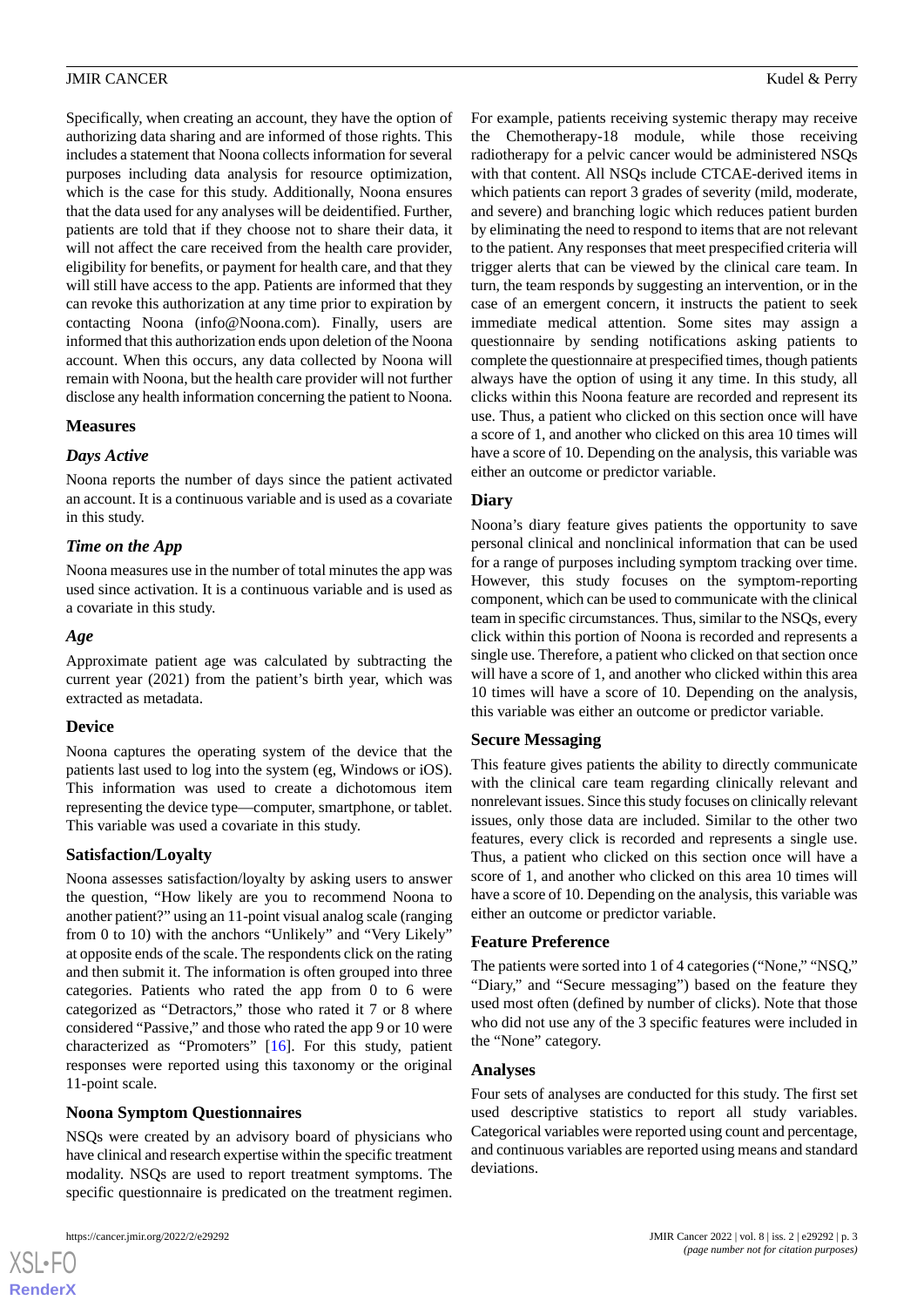The remaining analyses are exploratory and used generalized linear models (GLMs), specifying a negative binomial distribution and a log link function, to test the relationship between the use of the three communication and tracking features and satisfaction/loyalty in accordance with a priori hypotheses. Additionally, the grand estimated marginal mean (the mean response for each factor, calculated as least-squares means presented at the mean of the covariates) and estimated marginal means were calculated using a maximum likelihood algorithm and are reported in their original metric.

The first hypothesis was tested by using separate GLMs to ascertain whether a symptom or tracking feature was associated with satisfaction/loyalty, controlling for Noona use (days active and time on app), age, and device. The next hypothesis, that patients who do not use any of the tracking features will report lower satisfaction/loyalty scores compared with those who have a feature preference, was assessed by testing the association between the categorical variable feature preference and satisfaction/loyalty scores, controlling for Noona use (days active and time on app), age, and device. The reference category

for the feature preference variable was "None." The final hypothesis was tested using separate GLMs to ascertain whether the hypothesis that Detractors use each of the three symptoms' reporting and tracking features less than Promoters, controlling for Noona use (days active and time on app), age, and device. The covariates included in the analyses were not the primary focus of the study; thus, only those that were significant predictors across all models are reported at the end of the section to identify trends more easily.

# *Results*

The participants ([Table 1](#page-3-0) and [Table 2\)](#page-3-1) were generally older (mean age 65.16 years, SD 12.29), with active accounts for approximately three-quarters of a year (mean 285.22 days, SD 173.78), spent approximately 1 hour and 15 minutes using Noona (mean 76.41 minutes, SD 77.28), and were more likely to use smartphones or tablets (n=786; 72.4%) the last time they logged in. The overall satisfaction/loyalty rating was 8.05 (SD 2.91).

<span id="page-3-0"></span>**Table 1.** Descriptive data of categorical variables.

| Variables                             | Values, $n$ $(\%)$ |  |  |  |
|---------------------------------------|--------------------|--|--|--|
| <b>Device</b>                         |                    |  |  |  |
| Computer                              | 295(27.16)         |  |  |  |
| Smartphone                            | 786 (72.38)        |  |  |  |
| <b>Satisfaction/loyalty groupings</b> |                    |  |  |  |
| Detractors                            | 227 (20.90)        |  |  |  |
| Passive                               | 187 (17.22)        |  |  |  |
| Promoter                              | 672 (61.88)        |  |  |  |

#### <span id="page-3-1"></span>**Table 2.** Descriptive data of continuous variables.

| Characteristics                             | Values          |
|---------------------------------------------|-----------------|
| Age (years), mean (SD)                      | 65.16 (12.29)   |
| Duration since activation (days), mean (SD) | 285.22 (173.78) |
| Time on app (min), mean $(SD)$              | 76.41 (77.28)   |
| Satisfaction/loyalty, mean (SD)             | 8.05(2.91)      |
| $NSQa$ , mean (SD)                          | 1.26(2.64)      |
| Diary, mean (SD)                            | 0.78(2.21)      |
| Secure messaging                            | 0.69(1.80)      |

<sup>a</sup>NSQ: Noona symptom questionnaires.

Of the total 1081 patients, 308 (28.36%) patients used the NQS, 312 (28.73%) used the diary, and 317 (29.19%) used secure communication modalities, respectively. Overall use ranged between 1 and 33 times ([Figure 1](#page-4-0)). Patients tended to use NQS portions of the application most (mean 1.26 clicks, SD 2.64), followed by the diary (mean 0.78 clicks, SD 2.21), and secure messaging (mean 0.69 clicks, SD 1.80). Over half of the participants gave a satisfaction/loyalty rating to Noona. Promoters (scores of 9 or 10: n=672, 61.88%; [Table 3](#page-4-1)) comprised more than 60% of the sample compared to Passives

[XSL](http://www.w3.org/Style/XSL)•FO **[RenderX](http://www.renderx.com/)**

(scores of 7 or 8: n=187, 17.22%) and Detractors (scores between 0 and 6: n=277, 20.90%). The mean rating was 8.05 (SD 2.91).

The GLMs testing the relationship between NSQ use and satisfaction/loyalty were significant (*B*=0.01, *P*=.05; [Table 4\)](#page-5-0). This indicates that, for every NSQ module click, a 0.01 increase in satisfaction/loyalty score is predicted. The grand estimated marginal mean was 7.91. The confidence intervals were within a tenth of a point indicating a high degree of accuracy. The other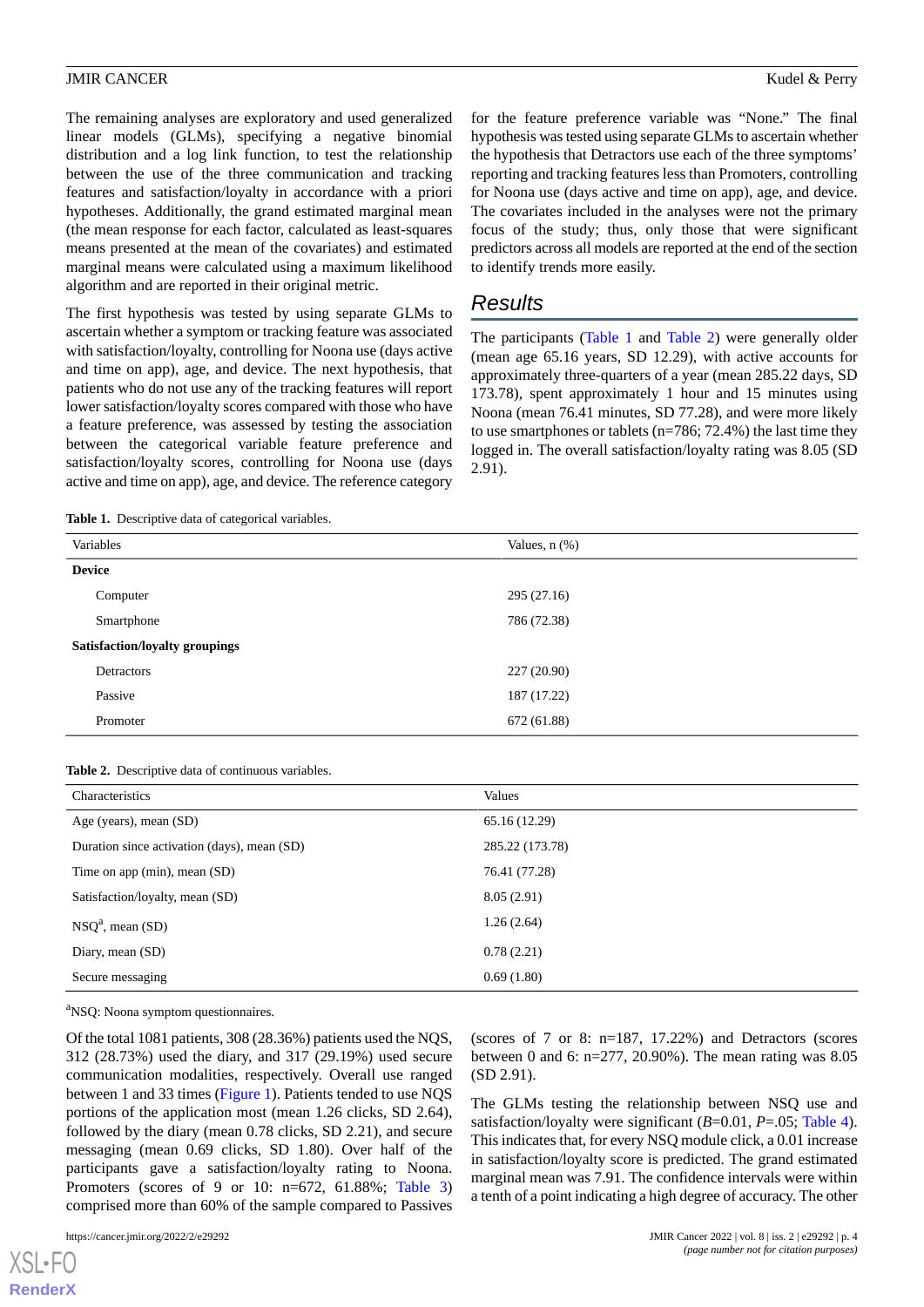two models did not find a significant relationship between diary and secure messaging use and patient satisfaction.

The next analysis found that patients who used the NSQ most often reported significantly higher satisfaction/loyalty scores compared to those who did not use any of the three features (*B*=0.71, *P*=.02; [Table 5](#page-5-1)).

<span id="page-4-0"></span>



<span id="page-4-1"></span>Table 3. Participants' satisfaction/loyalty scores.

| Participants and NPS <sup>a</sup> | Frequency | Percentage |  |
|-----------------------------------|-----------|------------|--|
| <b>Promoters</b>                  |           |            |  |
| $\boldsymbol{0}$                  | 57        | 5.25       |  |
| $\mathbf{1}$                      | 19        | 1.75       |  |
| $\mathfrak{2}$                    | 21        | 1.93       |  |
| 3                                 | $15\,$    | 1.38       |  |
| $\overline{4}$                    | 19        | 1.75       |  |
| 5                                 | 75        | 6.91       |  |
| 6                                 | $21\,$    | 1.93       |  |
| Passive                           |           |            |  |
| $\tau$                            | 53        | 4.88       |  |
| $\,8\,$                           | 134       | 12.34      |  |
| <b>Detractors</b>                 |           |            |  |
| 9                                 | 99        | 9.12       |  |
| $10\,$                            | 573       | 52.76      |  |

<sup>a</sup>NPS: Net Promoter Score.

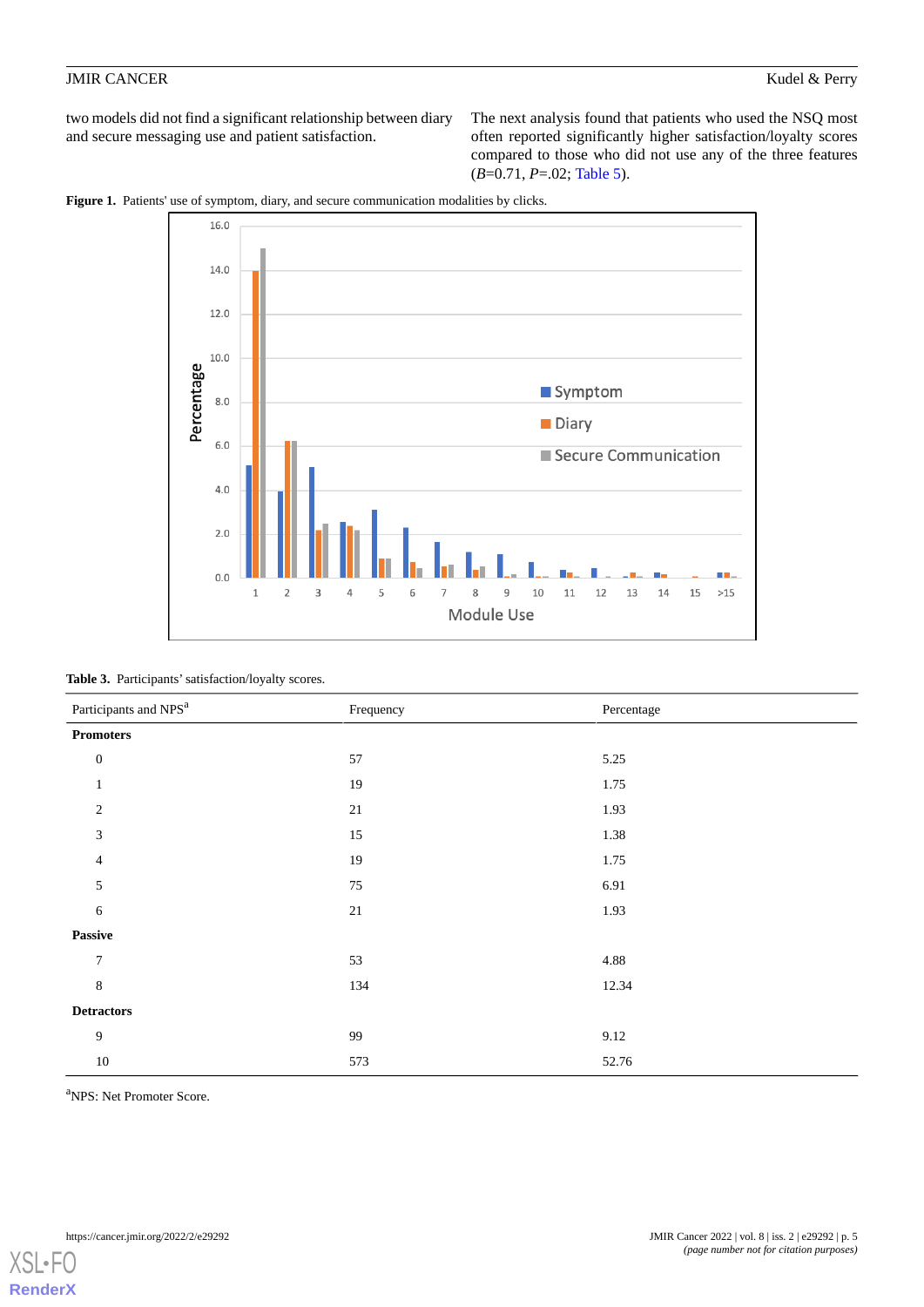<span id="page-5-0"></span>**Table 4.** Generalized linear models testing the relationship between accessing new modules and satisfaction/loyalty.

|                             | Modalities and variables | Values           |                  |                  |          |                        |          |
|-----------------------------|--------------------------|------------------|------------------|------------------|----------|------------------------|----------|
|                             |                          | $\boldsymbol{B}$ | $\rm SE$         | $P$ value        | Exp(B)   | 95% CI for odds ratios |          |
|                             |                          |                  |                  |                  |          | Lower                  | Upper    |
| $NSQ^a$                     |                          |                  |                  |                  |          |                        |          |
|                             | App time                 | $\boldsymbol{0}$ | $\boldsymbol{0}$ | .47              | $1.00\,$ | $1.00\,$               | $1.00\,$ |
|                             | Days since activation    | $\boldsymbol{0}$ | $\boldsymbol{0}$ | .29              | 1.00     | 1.00                   | 1.00     |
|                             | Age                      | $\boldsymbol{0}$ | $\boldsymbol{0}$ | ${<}001^{\rm b}$ | $1.00\,$ | $1.00\,$               | $1.00\,$ |
|                             | Device                   | $-0.07$          | 0.03             | $.01^{\rm b}$    | 0.93     | 0.89                   | 0.98     |
|                             | NSQ use                  | 0.01             | $\boldsymbol{0}$ | $.05^{\rm b}$    | 1.01     | $1.00\,$               | 1.02     |
| <b>Diary</b>                |                          |                  |                  |                  |          |                        |          |
|                             | App time                 | $\mathbf{0}$     | $\boldsymbol{0}$ | .20              | 1.00     | 1.00                   | 1.00     |
|                             | Days active              | $\boldsymbol{0}$ | $\boldsymbol{0}$ | $.28\,$          | 1.00     | 1.00                   | 1.00     |
|                             | Age                      | $\mathbf{0}$     | $\boldsymbol{0}$ | $< 001^{\rm b}$  | $1.00\,$ | 1.00                   | 1.00     |
|                             | Device                   | $-0.07$          | 0.03             | .01 <sup>b</sup> | 0.94     | 0.89                   | 0.98     |
|                             | Diary                    | $\boldsymbol{0}$ | $0.01\,$         | .66              | $1.00\,$ | 0.99                   | 1.01     |
| <b>Secure communication</b> |                          |                  |                  |                  |          |                        |          |
|                             | App time                 | $\boldsymbol{0}$ | $\boldsymbol{0}$ | .26              | 1.00     | 1.00                   | 1.00     |
|                             | Days since activation    | $\boldsymbol{0}$ | $\boldsymbol{0}$ | $.28\,$          | $1.00\,$ | $1.00\,$               | $1.00\,$ |
|                             | Age                      | $\boldsymbol{0}$ | $\boldsymbol{0}$ | .01 <sup>b</sup> | $1.00\,$ | 1.00                   | 1.00     |
|                             | Device                   | $-0.07$          | 0.03             | .01 <sup>b</sup> | 0.94     | 0.89                   | 0.98     |
|                             | Secure messaging         | $\mathbf{0}$     | $0.01\,$         | .47              | 1.00     | 0.99                   | 1.02     |

<span id="page-5-1"></span><sup>a</sup>NSQ: Noona symptom questionnaires.

 $b_{P<.05}$ 

**Table 5.** Generalized linear models testing the relationship between feature preference and satisfaction/loyalty ("None" was the reference group).

| Variables             | Values           |                  |                  |        |                        |       |
|-----------------------|------------------|------------------|------------------|--------|------------------------|-------|
|                       | B                | <b>SE</b>        | $P$ value        | Exp(B) | 95% CI for odds ratios |       |
|                       |                  |                  |                  |        | Lower                  | Upper |
| App time              | $\boldsymbol{0}$ | $\boldsymbol{0}$ | .40              | 1.00   | 1.00                   | 1.00  |
| Days since activation | $\boldsymbol{0}$ | $\mathbf{0}$     | .38              | 1.00   | 1.00                   | 1.00  |
| Age                   | $\boldsymbol{0}$ | $\boldsymbol{0}$ | .99 <sup>a</sup> | 1.00   | 1.00                   | 1.00  |
| Device                | $-0.06$          | 0.03             | .02 <sup>a</sup> | 0.94   | 0.89                   | 0.99  |
| Secure communication  | 0.03             | 0.03             | .39              | 1.03   | 0.97                   | 1.10  |
| Diary                 | 0.03             | 0.03             | .40              | 1.03   | 0.96                   | 1.10  |
| $NSQ^b$               | 0.07             | 0.03             | .02 <sup>a</sup> | 1.07   | 1.01                   | 1.14  |

<sup>a</sup>*P*<.05

[XSL](http://www.w3.org/Style/XSL)•FO **[RenderX](http://www.renderx.com/)**

<sup>b</sup>NSQ: Noona symptom questionnaires.

The grand estimated marginal mean was 7.94. The estimated marginal means for NSQ (8.26) was 0.57 points higher than the "None" category (7.69). The two other features (diary=7.91; secure messaging=7.91) were also higher than "None." The confidence intervals were within a tenth of a point, indicating

a high degree of accuracy. The final set of analyses [\(Table 6](#page-6-0)) found that Detractors and Promoters significantly differ in their use of the secure communication feature (*B*=1.307, *P*=.04). The grand marginal mean was 0.11 clicks, and the estimated marginal mean was 0.13 clicks for Promoters and 0.11 for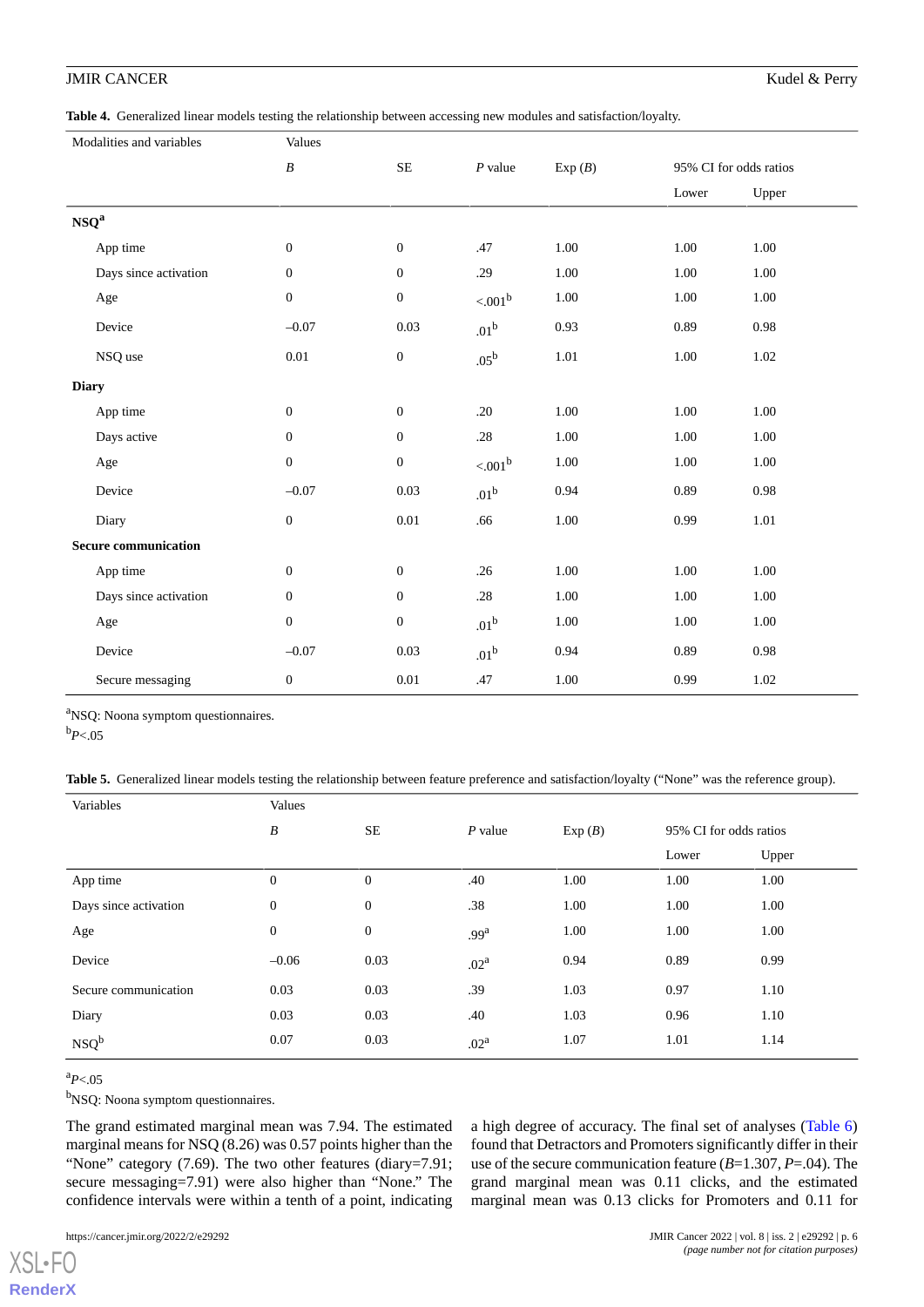Detractors. The confidence intervals were within a tenth of a point, indicating a high degree of accuracy.

Examination of the covariates found a general trend for age; it was a significant predator in all models, but the relationship was small. For example, in the model testing the relationship between NSQ and satisfaction/loyalty, for every minute of app use there was less than a 0.01 increase in clicks predicted. Additionally, the device patients used was also a significant predictor across all models, but the relationship differed depending on the model. For example, for all three models testing the relationship between communication and tracking features and satisfaction/loyalty, patients found consistent estimated marginal means were higher for smartphone or tablet use (8.14) compared with computers (7.81). In the analyses, testing whether Detractors and Promoters differentially predicted the use of the treatment symptom and tracking features, we found that for the models predicting NSQ and secure messaging, the estimated marginal means were higher for smartphone or tablet use (0.25 and 0.13, respectively) compared with computer (0.10 and 0.20, respectively). It was reversed for the model that included the diary (computer=0.11; tablet or smartphone=0.12).

<span id="page-6-0"></span>Table 6. Generalized linear models comparing those with low and high satisfaction on communication and tracking features (Detractors was the reference group).

| Variables                     | Values           |                  |                     |        |                        |       |  |
|-------------------------------|------------------|------------------|---------------------|--------|------------------------|-------|--|
|                               | $\boldsymbol{B}$ | $\rm SE$         | $P$ value           | Exp(B) | 95% CI for odds ratios |       |  |
|                               |                  |                  |                     |        | Lower                  | Upper |  |
| $\ensuremath{\mathbf{NSQ}}^a$ |                  |                  |                     |        |                        |       |  |
| App time                      | 0.01             | $\boldsymbol{0}$ | < 0.01 <sup>b</sup> | 1.01   | 1.01                   | 1.01  |  |
| Days since activation         | $\boldsymbol{0}$ | $\boldsymbol{0}$ | .59                 | 1.00   | 1.00                   | 1.00  |  |
| Age                           | $0.02\,$         | $\boldsymbol{0}$ | $< .001^b$          | 1.02   | 1.01                   | 1.03  |  |
| Device                        | 0.22             | 0.11             | $.04^b$             | 1.25   | 1.01                   | 1.53  |  |
| Promoters                     | 0.12             | 0.11             | $.28\,$             | 1.13   | 0.91                   | 1.41  |  |
| <b>Diary</b>                  |                  |                  |                     |        |                        |       |  |
| App time                      | $0.01\,$         | $\boldsymbol{0}$ | $< 001^{\rm b}$     | 1.01   | 1.01                   | 1.01  |  |
| Days since activation         | $\mathbf{0}$     | $\mathbf{0}$     | .01 <sup>b</sup>    | 1.00   | 1.00                   | 1.00  |  |
| Age                           | $-0.03$          | $\boldsymbol{0}$ | < 0.01 <sup>b</sup> | 0.97   | 0.96                   | 0.98  |  |
| Device                        | $-0.17$          | 0.13             | .21                 | 0.85   | 0.65                   | 1.10  |  |
| Promoters                     | $0.11\,$         | 0.14             | .43                 | 1.11   | 0.85                   | 1.45  |  |
| <b>Secure communication</b>   |                  |                  |                     |        |                        |       |  |
| App time                      | 0.01             | $\boldsymbol{0}$ | < 0.01 <sup>b</sup> | 1.01   | 1.01                   | 1.01  |  |
| Days since activation         | $\boldsymbol{0}$ | $\boldsymbol{0}$ | .23                 | 1.00   | 1.00                   | 1.00  |  |
| Age                           | $-0.03$          | $\boldsymbol{0}$ | $< .001^b$          | 0.97   | 0.96                   | 0.98  |  |
| Device                        | 0.22             | 0.13             | .10 <sup>b</sup>    | 1.24   | 0.96                   | 1.60  |  |
| Promoters                     | 0.23             | 0.14             | .10 <sup>b</sup>    | 1.26   | 0.96                   | 1.66  |  |

<sup>a</sup>NSQ: Noona symptom questionnaires.

 $b_{P<.05}$ 

[XSL](http://www.w3.org/Style/XSL)•FO **[RenderX](http://www.renderx.com/)**

# *Discussion*

Real time reporting of treatment symptoms via ePROs will increasingly become a critical component of cancer treatment because patients better recognize symptoms compared with providers [\[29](#page-8-13),[30\]](#page-8-14). There is increasing evidence that ePRO use positively impacts critical outcomes (eg, mortality) [[4](#page-7-3)[,5](#page-7-4),[31\]](#page-8-15), and it will eventually be required for some reimbursement [[15\]](#page-8-1). Therefore, real-world evidence demonstrating patients'use and satisfaction with ePRO software will be a necessary requirement for all stakeholders (patients, providers, and payers) who want

to simultaneously mitigate patient distress and realize cost savings. Noona includes, among an array of features, three methods of communicating and tracking treatment-related symptoms that distinguish it among other ePROs and electronic platforms. The addition of capabilities to collect objective app use and satisfaction/loyalty with minimal patient burden is the veritable "win-win" scenario. Certainly, this information can be used descriptively, but its ability to produce real-world evidence, such as a demonstration that the use of these tracking features is associated with patient satisfaction/loyalty, can yield deeper understanding of how patients use and value the app.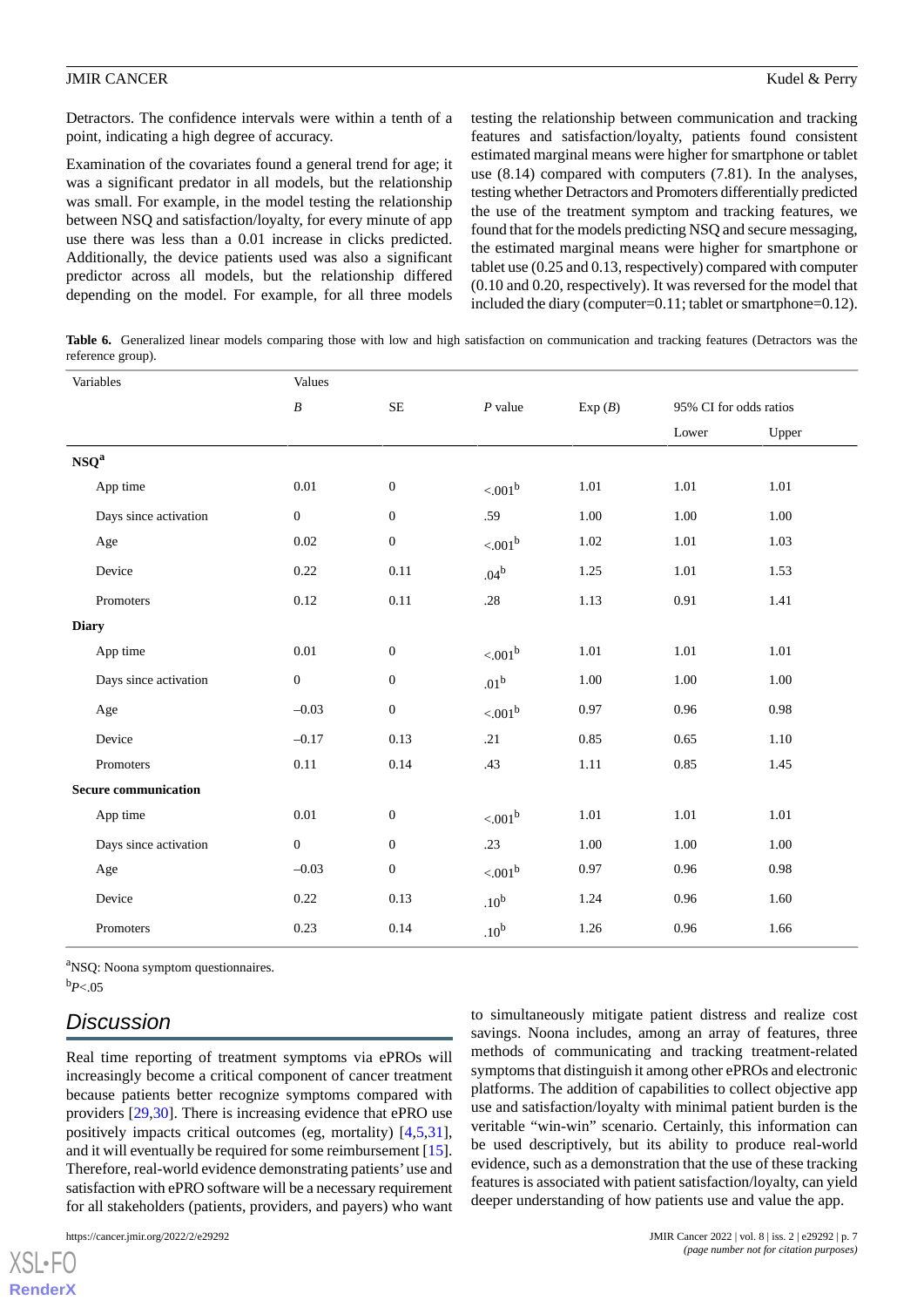An incontrovertible finding is that patients like the app; more than half (n=570, 52.76%) gave it the maximum score of 10, and  $61.98\%$  (n=670) rated it a 9 or 10. The exploratory multivariate analyses demonstrate some small but significant relationships between objective data use of the three communication modalities in the form of clicks and responses to an item assessing Noona satisfaction/loyalty. They include the findings that NSQ use was a significant predictor of satisfaction/loyalty scores; patients using the NSQ reported significantly higher satisfaction/loyalty scores than those who did not use one of the three Noona communication features; and Promoters used the secure-messaging modality more than Detractors. In general, we think these exploratory analyses are successful because, by making some slight adjustments, it is relatively easy to refine the satisfaction/loyalty item so that respondents can focus on these features to guide ratings rather than other potential facets of the app. This will also likely resolve the obvious ceiling effect—patients rated the application so highly (over 50% reported a score of 10) that it reduced data variability, which also negatively impacting the analyses.

While we see great potential for the use of Net Promoter Scores, the data presented in our study have limitations. For example, we are not able to include more personal or clinically relevant data because they are not embedded within Noona. Additionally, we made some assumptions regarding the relationship between clicks and feature use, which future research may find to be suboptimal.

## **Conflicts of Interest**

<span id="page-7-0"></span>Varian, A Siemens Healthineers Company, owns Noona and employs both IK and TP.

## **References**

- <span id="page-7-1"></span>1. Detmar S, Muller M, Schornagel J, Wever L, Aaronson N. Health-related quality-of-life assessments and patient-physician communication: a randomized controlled trial. JAMA 2002 Dec 18;288(23):3027-3034. [doi: [10.1001/jama.288.23.3027](http://dx.doi.org/10.1001/jama.288.23.3027)] [Medline: [12479768](http://www.ncbi.nlm.nih.gov/entrez/query.fcgi?cmd=Retrieve&db=PubMed&list_uids=12479768&dopt=Abstract)]
- <span id="page-7-2"></span>2. Basch E, Charlot M, Dueck AC. Population-level evidence of survival benefits of patient-reported outcome symptom monitoring software systems in routine cancer care. Cancer Med 2020 Nov;9(21):7797-7799 [\[FREE Full text\]](https://doi.org/10.1002/cam4.3480) [doi: [10.1002/cam4.3480\]](http://dx.doi.org/10.1002/cam4.3480) [Medline: [33029950\]](http://www.ncbi.nlm.nih.gov/entrez/query.fcgi?cmd=Retrieve&db=PubMed&list_uids=33029950&dopt=Abstract)
- <span id="page-7-3"></span>3. Common Terminology Criteria for Adverse Events (CTCAE). National Cancer Institute. URL: [https://ctep.cancer.gov/](https://ctep.cancer.gov/protocoldevelopment/electronic_applications/ctc.htm#ctc_50) [protocoldevelopment/electronic\\_applications/ctc.htm#ctc\\_50](https://ctep.cancer.gov/protocoldevelopment/electronic_applications/ctc.htm#ctc_50) [accessed 2022-03-18]
- <span id="page-7-5"></span><span id="page-7-4"></span>4. Denis F, Lethrosne C, Pourel N, Molinier O, Pointreau Y, Domont J, et al. Randomized Trial Comparing a Web-Mediated Follow-up With Routine Surveillance in Lung Cancer Patients. J Natl Cancer Inst 2017 Sep 01;109(9):djx029. [doi: [10.1093/jnci/djx029](http://dx.doi.org/10.1093/jnci/djx029)] [Medline: [28423407](http://www.ncbi.nlm.nih.gov/entrez/query.fcgi?cmd=Retrieve&db=PubMed&list_uids=28423407&dopt=Abstract)]
- <span id="page-7-6"></span>5. Absolom K, Warrington L, Hudson E, Hewison J, Morris C, Holch P, et al. Phase III Randomized Controlled Trial of eRAPID: eHealth Intervention During Chemotherapy. JCO 2021 Mar 01;39(7):734-747. [doi: [10.1200/jco.20.02015](http://dx.doi.org/10.1200/jco.20.02015)]
- 6. Takala L, Kuusinen T, Skyttä T, Kellokumpu-Lehtinen P, Bärlund M. Electronic Patient-reported Outcomes During Breast Cancer Adjuvant Radiotherapy. Clin Breast Cancer 2021 Jun;21(3):e252-e270 [\[FREE Full text\]](https://linkinghub.elsevier.com/retrieve/pii/S1526-8209(20)30263-9) [doi: [10.1016/j.clbc.2020.10.004](http://dx.doi.org/10.1016/j.clbc.2020.10.004)] [Medline: [33229222](http://www.ncbi.nlm.nih.gov/entrez/query.fcgi?cmd=Retrieve&db=PubMed&list_uids=33229222&dopt=Abstract)]
- <span id="page-7-8"></span><span id="page-7-7"></span>7. Barbera L, Sutradhar R, Seow H, Mittmann N, Howell D, Earle C, et al. The impact of routine Edmonton Symptom Assessment System (ESAS) use on overall survival in cancer patients: Results of a population-based retrospective matched cohort analysis. Cancer Med 2020 Oct;9(19):7107-7115 [[FREE Full text\]](https://doi.org/10.1002/cam4.3374) [doi: [10.1002/cam4.3374](http://dx.doi.org/10.1002/cam4.3374)] [Medline: [32794634](http://www.ncbi.nlm.nih.gov/entrez/query.fcgi?cmd=Retrieve&db=PubMed&list_uids=32794634&dopt=Abstract)]
- 8. Hauth F, Bizu V, App R, Lautenbacher H, Tenev A, Bitzer M, et al. Electronic Patient-Reported Outcome Measures in Radiation Oncology: Initial Experience After Workflow Implementation. JMIR Mhealth Uhealth 2019 Jul 24;7(7):e12345 [[FREE Full text](https://mhealth.jmir.org/2019/7/e12345/)] [doi: [10.2196/12345\]](http://dx.doi.org/10.2196/12345) [Medline: [31342906\]](http://www.ncbi.nlm.nih.gov/entrez/query.fcgi?cmd=Retrieve&db=PubMed&list_uids=31342906&dopt=Abstract)
- <span id="page-7-10"></span><span id="page-7-9"></span>9. Schmalz O, Jacob C, Ammann J, Liss B, Iivanainen S, Kammermann M, et al. Digital Monitoring and Management of Patients With Advanced or Metastatic Non-Small Cell Lung Cancer Treated With Cancer Immunotherapy and Its Impact on Quality of Clinical Care: Interview and Survey Study Among Health Care Professionals and Patients. J Med Internet Res 2020 Dec 21;22(12):e18655 [[FREE Full text](https://www.jmir.org/2020/12/e18655/)] [doi: [10.2196/18655](http://dx.doi.org/10.2196/18655)] [Medline: [33346738](http://www.ncbi.nlm.nih.gov/entrez/query.fcgi?cmd=Retrieve&db=PubMed&list_uids=33346738&dopt=Abstract)]
- <span id="page-7-11"></span>10. Iivanainen S, Alanko T, Peltola K, Konkola T, Ekström J, Virtanen H, et al. ePROs in the follow-up of cancer patients treated with immune checkpoint inhibitors: a retrospective study. J Cancer Res Clin Oncol 2019 Mar;145(3):765-774 [\[FREE](http://europepmc.org/abstract/MED/30666409) [Full text\]](http://europepmc.org/abstract/MED/30666409) [doi: [10.1007/s00432-018-02835-6](http://dx.doi.org/10.1007/s00432-018-02835-6)] [Medline: [30666409](http://www.ncbi.nlm.nih.gov/entrez/query.fcgi?cmd=Retrieve&db=PubMed&list_uids=30666409&dopt=Abstract)]
- <span id="page-7-12"></span>11. Avery KNL, Richards HS, Portal A, Reed T, Harding R, Carter R, et al. Developing a real-time electronic symptom monitoring system for patients after discharge following cancer-related surgery. BMC Cancer 2019 May 17;19(1):463 [[FREE Full text](https://bmccancer.biomedcentral.com/articles/10.1186/s12885-019-5657-6)] [doi: [10.1186/s12885-019-5657-6\]](http://dx.doi.org/10.1186/s12885-019-5657-6) [Medline: [31101017](http://www.ncbi.nlm.nih.gov/entrez/query.fcgi?cmd=Retrieve&db=PubMed&list_uids=31101017&dopt=Abstract)]
- 12. Richards HS, Blazeby JM, Portal A, Harding R, Reed T, Lander T, et al. A real-time electronic symptom monitoring system for patients after discharge following surgery: a pilot study in cancer-related surgery. BMC Cancer 2020 Jun 10;20(1):543 [[FREE Full text](https://bmccancer.biomedcentral.com/articles/10.1186/s12885-020-07027-5)] [doi: [10.1186/s12885-020-07027-5\]](http://dx.doi.org/10.1186/s12885-020-07027-5) [Medline: [32522163](http://www.ncbi.nlm.nih.gov/entrez/query.fcgi?cmd=Retrieve&db=PubMed&list_uids=32522163&dopt=Abstract)]
- 13. Schuler T, Back M, Hruby G, Carroll S, Jayamanne D, Kneebone A, et al. Introducing Computed Tomography Simulation-Free and Electronic Patient-Reported Outcomes-Monitored Palliative Radiation Therapy into Routine Care: Clinical Outcomes and Implementation Experience. Adv Radiat Oncol 2021;6(2):100632 [[FREE Full text](https://linkinghub.elsevier.com/retrieve/pii/S2452-1094(20)30362-6)] [doi: [10.1016/j.adro.2020.100632\]](http://dx.doi.org/10.1016/j.adro.2020.100632) [Medline: [33851063\]](http://www.ncbi.nlm.nih.gov/entrez/query.fcgi?cmd=Retrieve&db=PubMed&list_uids=33851063&dopt=Abstract)

[XSL](http://www.w3.org/Style/XSL)•FO **[RenderX](http://www.renderx.com/)**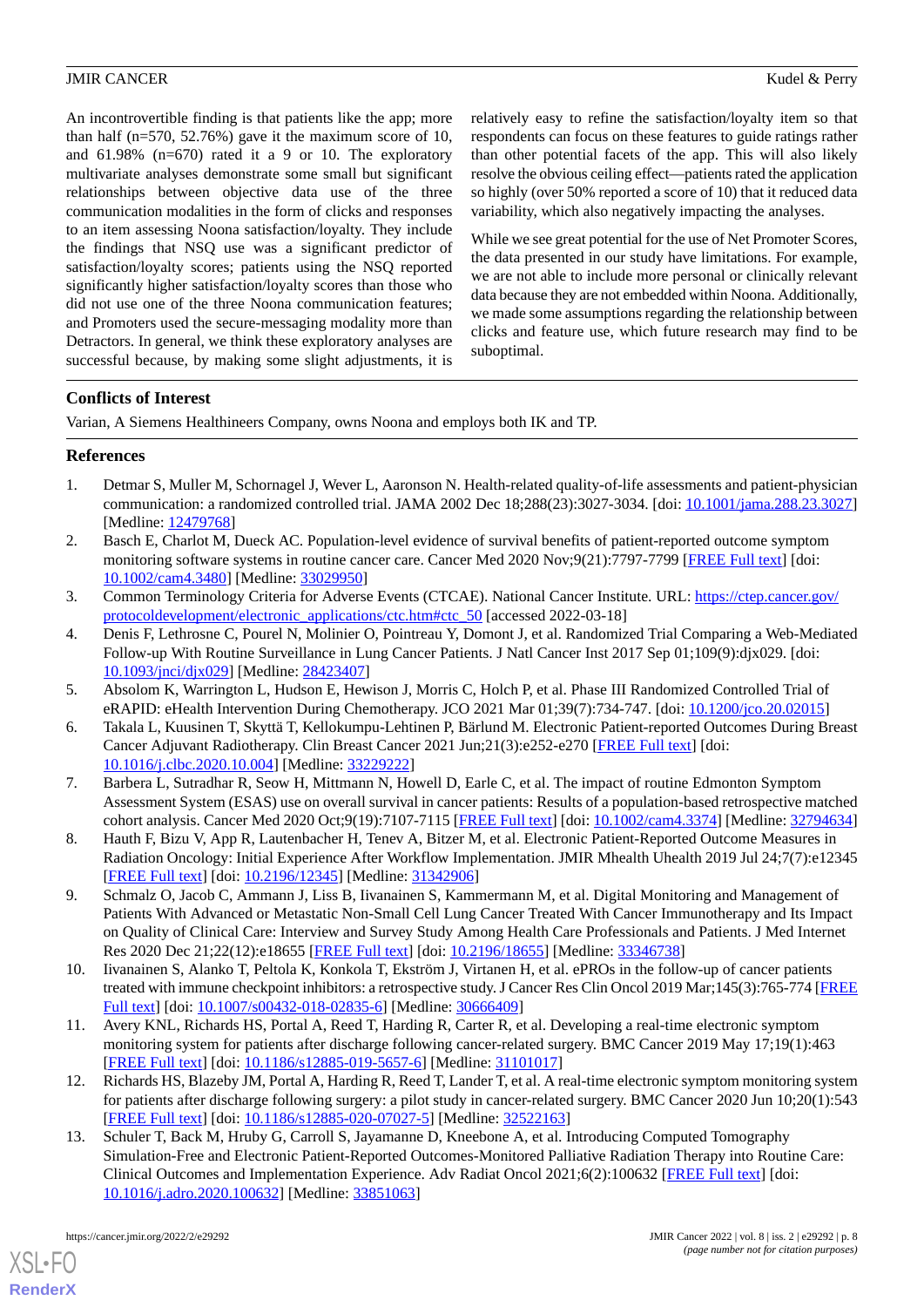- <span id="page-8-0"></span>14. Cho Y, Zhang H, Harris MR, Gong Y, Smith EL, Jiang Y. Acceptance and Use of Home-Based Electronic Symptom Self-Reporting Systems in Patients With Cancer: Systematic Review. J Med Internet Res 2021 Mar 12;23(3):e24638 [\[FREE](https://www.jmir.org/2021/3/e24638/) [Full text\]](https://www.jmir.org/2021/3/e24638/) [doi: [10.2196/24638\]](http://dx.doi.org/10.2196/24638) [Medline: [33709929](http://www.ncbi.nlm.nih.gov/entrez/query.fcgi?cmd=Retrieve&db=PubMed&list_uids=33709929&dopt=Abstract)]
- <span id="page-8-2"></span><span id="page-8-1"></span>15. Basch E, Wilfong L, Schrag D. Adding Patient-Reported Outcomes to Medicare's Oncology Value-Based Payment Model. JAMA 2020 Jan 21;323(3):213-214. [doi: [10.1001/jama.2019.19970\]](http://dx.doi.org/10.1001/jama.2019.19970) [Medline: [31895416](http://www.ncbi.nlm.nih.gov/entrez/query.fcgi?cmd=Retrieve&db=PubMed&list_uids=31895416&dopt=Abstract)]
- <span id="page-8-3"></span>16. Reichheld FF. The One Number You Need to Grow. Harvard Business Review. 2003 Dec. URL: [https://hbr.org/2003/12/](https://hbr.org/2003/12/the-one-number-you-need-to-grow) [the-one-number-you-need-to-grow](https://hbr.org/2003/12/the-one-number-you-need-to-grow) [accessed 2021-03-18]
- <span id="page-8-4"></span>17. Colvin G. The simple metric that's taking over big business. Fortune. 2020 May 18. URL: [https://fortune.com/longform/](https://fortune.com/longform/net-promoter-score-fortune-500-customer-satisfaction-metric/) [net-promoter-score-fortune-500-customer-satisfaction-metric/](https://fortune.com/longform/net-promoter-score-fortune-500-customer-satisfaction-metric/) [accessed 2021-03-29]
- 18. Hamilton DF, Lane JV, Gaston P, Patton JT, MacDonald DJ, Simpson AHRW, et al. Assessing treatment outcomes using a single question. The Bone & Joint Journal 2014 May;96-B(5):622-628. [doi: [10.1302/0301-620x.96b5.32434\]](http://dx.doi.org/10.1302/0301-620x.96b5.32434)
- <span id="page-8-5"></span>19. Hoorntje A, Koenraadt KLM, Boevé MG, van Geenen RCI. Outpatient unicompartmental knee arthroplasty: who is afraid of outpatient surgery? Knee Surg Sports Traumatol Arthrosc 2017 Mar 22;25(3):759-766 [[FREE Full text](http://europepmc.org/abstract/MED/28229182)] [doi: [10.1007/s00167-017-4440-y\]](http://dx.doi.org/10.1007/s00167-017-4440-y) [Medline: [28229182](http://www.ncbi.nlm.nih.gov/entrez/query.fcgi?cmd=Retrieve&db=PubMed&list_uids=28229182&dopt=Abstract)]
- <span id="page-8-6"></span>20. Lynskey SJ, Ling F, Greenberg AM, Penny-Dimri JC, Sutherland AG. The influence of patient resilience and health status on satisfaction after total hip and knee arthroplasty. Surgeon 2021 Feb;19(1):8-14. [doi: [10.1016/j.surge.2020.02.007](http://dx.doi.org/10.1016/j.surge.2020.02.007)] [Medline: [32204983](http://www.ncbi.nlm.nih.gov/entrez/query.fcgi?cmd=Retrieve&db=PubMed&list_uids=32204983&dopt=Abstract)]
- <span id="page-8-7"></span>21. Powell RE, Stone D, Hollander JE. Patient and Health System Experience With Implementation of an Enterprise-Wide Telehealth Scheduled Video Visit Program: Mixed-Methods Study. JMIR Med Inform 2018 Feb 13;6(1):e10 [[FREE Full](https://medinform.jmir.org/2018/1/e10/) [text](https://medinform.jmir.org/2018/1/e10/)] [doi: [10.2196/medinform.8479\]](http://dx.doi.org/10.2196/medinform.8479) [Medline: [29439947\]](http://www.ncbi.nlm.nih.gov/entrez/query.fcgi?cmd=Retrieve&db=PubMed&list_uids=29439947&dopt=Abstract)
- <span id="page-8-8"></span>22. Peña A, Qian Z, Lambrechts S, Cabri JN, Weiser C, Liu H, et al. Evaluation of Implementation Outcomes After Initiation of a Shared Decision-making Program for Men With Prostate Cancer. Urology 2019 Oct;132:94-100. [doi: [10.1016/j.urology.2019.06.032](http://dx.doi.org/10.1016/j.urology.2019.06.032)] [Medline: [31299329\]](http://www.ncbi.nlm.nih.gov/entrez/query.fcgi?cmd=Retrieve&db=PubMed&list_uids=31299329&dopt=Abstract)
- <span id="page-8-9"></span>23. Srivastava U, Burton S, Lewis M, Patel D, Rasulnia M. Assessing the impact of a digital coaching program for patients with cancer. JCO 2018 Oct 20;36(30\_suppl):274-274. [doi: [10.1200/jco.2018.36.30\\_suppl.274\]](http://dx.doi.org/10.1200/jco.2018.36.30_suppl.274)
- <span id="page-8-10"></span>24. Duman-Lubberding S, van Uden-Kraan C, Jansen F, Witte B, van der Velden L, Lacko M, et al. Feasibility of an eHealth application "OncoKompas" to improve personalized survivorship cancer care. Support Care Cancer 2016 May 12;24(5):2163-2171 [[FREE Full text](http://europepmc.org/abstract/MED/26563178)] [doi: [10.1007/s00520-015-3004-2\]](http://dx.doi.org/10.1007/s00520-015-3004-2) [Medline: [26563178](http://www.ncbi.nlm.nih.gov/entrez/query.fcgi?cmd=Retrieve&db=PubMed&list_uids=26563178&dopt=Abstract)]
- <span id="page-8-11"></span>25. Van Blarigan EL, Kenfield SA, Tantum L, Cadmus-Bertram LA, Carroll PR, Chan JM. The Fitbit One Physical Activity Tracker in Men With Prostate Cancer: Validation Study. JMIR Cancer 2017 Apr 18;3(1):e5 [[FREE Full text](https://cancer.jmir.org/2017/1/e5/)] [doi: [10.2196/cancer.6935\]](http://dx.doi.org/10.2196/cancer.6935) [Medline: [28420602\]](http://www.ncbi.nlm.nih.gov/entrez/query.fcgi?cmd=Retrieve&db=PubMed&list_uids=28420602&dopt=Abstract)
- <span id="page-8-12"></span>26. Zhang X, McClean D, Ko E, Morgan M, Schmitz K. Exercise Among Women With Ovarian Cancer: A Feasibility and Pre-/Post-Test Exploratory Pilot Study. ONF 2017 May 1;44(3):366-374. [doi: [10.1188/17.onf.366-374\]](http://dx.doi.org/10.1188/17.onf.366-374)
- 27. Hooke MC, Gilchrist L, Tanner L, Hart N, Withycombe JS. Use of a Fitness Tracker to Promote Physical Activity in Children With Acute Lymphoblastic Leukemia. Pediatr Blood Cancer 2016 Apr 12;63(4):684-689. [doi: [10.1002/pbc.25860\]](http://dx.doi.org/10.1002/pbc.25860) [Medline: [26756736](http://www.ncbi.nlm.nih.gov/entrez/query.fcgi?cmd=Retrieve&db=PubMed&list_uids=26756736&dopt=Abstract)]
- <span id="page-8-13"></span>28. Bennett A, Reeve B, Basch E, Mitchell S, Meeneghan M, Battaglini C, et al. Evaluation of pedometry as a patient-centered outcome in patients undergoing hematopoietic cell transplant (HCT): a comparison of pedometry and patient reports of symptoms, health, and quality of life. Qual Life Res 2016 Mar;25(3):535-546. [doi: [10.1007/s11136-015-1179-0](http://dx.doi.org/10.1007/s11136-015-1179-0)] [Medline: [26577763](http://www.ncbi.nlm.nih.gov/entrez/query.fcgi?cmd=Retrieve&db=PubMed&list_uids=26577763&dopt=Abstract)]
- <span id="page-8-15"></span><span id="page-8-14"></span>29. Atkinson T, Ryan S, Bennett A, Stover A, Saracino R, Rogak L, et al. The association between clinician-based common terminology criteria for adverse events (CTCAE) and patient-reported outcomes (PRO): a systematic review. Support Care Cancer 2016 Aug;24(8):3669-3676 [\[FREE Full text\]](http://europepmc.org/abstract/MED/27260018) [doi: [10.1007/s00520-016-3297-9](http://dx.doi.org/10.1007/s00520-016-3297-9)] [Medline: [27260018](http://www.ncbi.nlm.nih.gov/entrez/query.fcgi?cmd=Retrieve&db=PubMed&list_uids=27260018&dopt=Abstract)]
- 30. Di Maio M, Gallo C, Leighl NB, Piccirillo MC, Daniele G, Nuzzo F, et al. Symptomatic Toxicities Experienced During Anticancer Treatment: Agreement Between Patient and Physician Reporting in Three Randomized Trials. JCO 2015 Mar 10;33(8):910-915. [doi: [10.1200/jco.2014.57.9334](http://dx.doi.org/10.1200/jco.2014.57.9334)]
- 31. Basch E, Deal A, Kris M, Scher H, Hudis C, Sabbatini P, et al. Symptom Monitoring With Patient-Reported Outcomes During Routine Cancer Treatment: A Randomized Controlled Trial. JCO 2016 Feb 20;34(6):557-565. [doi: [10.1200/jco.2015.63.0830\]](http://dx.doi.org/10.1200/jco.2015.63.0830)

## **Abbreviations**

**CTCAE:** Common Terminology Criteria for Adverse Events **ePRO:** electronic patient-reported outcomes **GLM:** generalized linear model **NSQ:** Noona symptom questionnaires